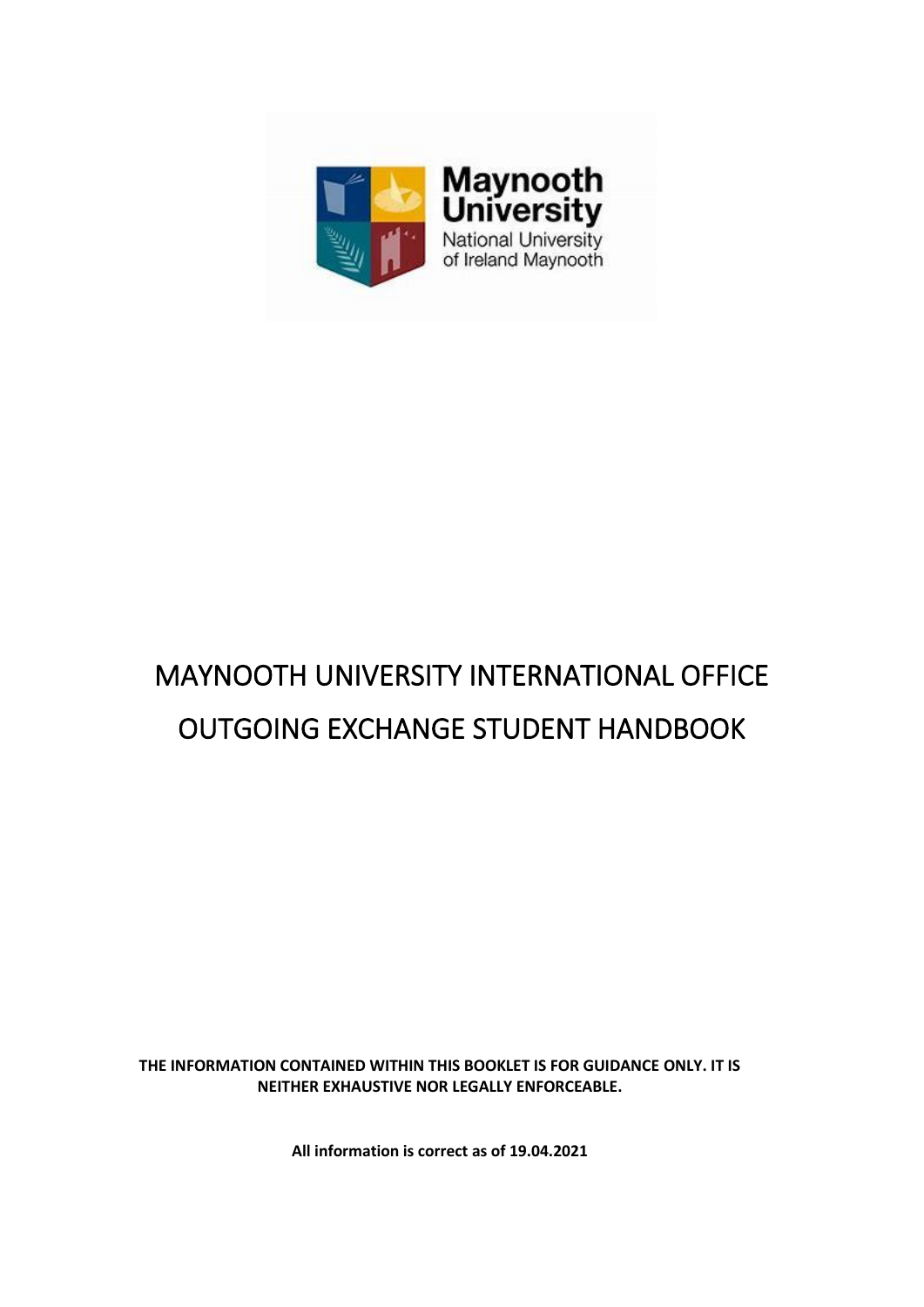# Table of Contents

| Section 1: Outgoing Exchange Programmes at Maynooth University 2 |  |
|------------------------------------------------------------------|--|
| Section 2A: Before You Go Abroad - Administrative Matters 4      |  |
|                                                                  |  |
|                                                                  |  |
|                                                                  |  |
|                                                                  |  |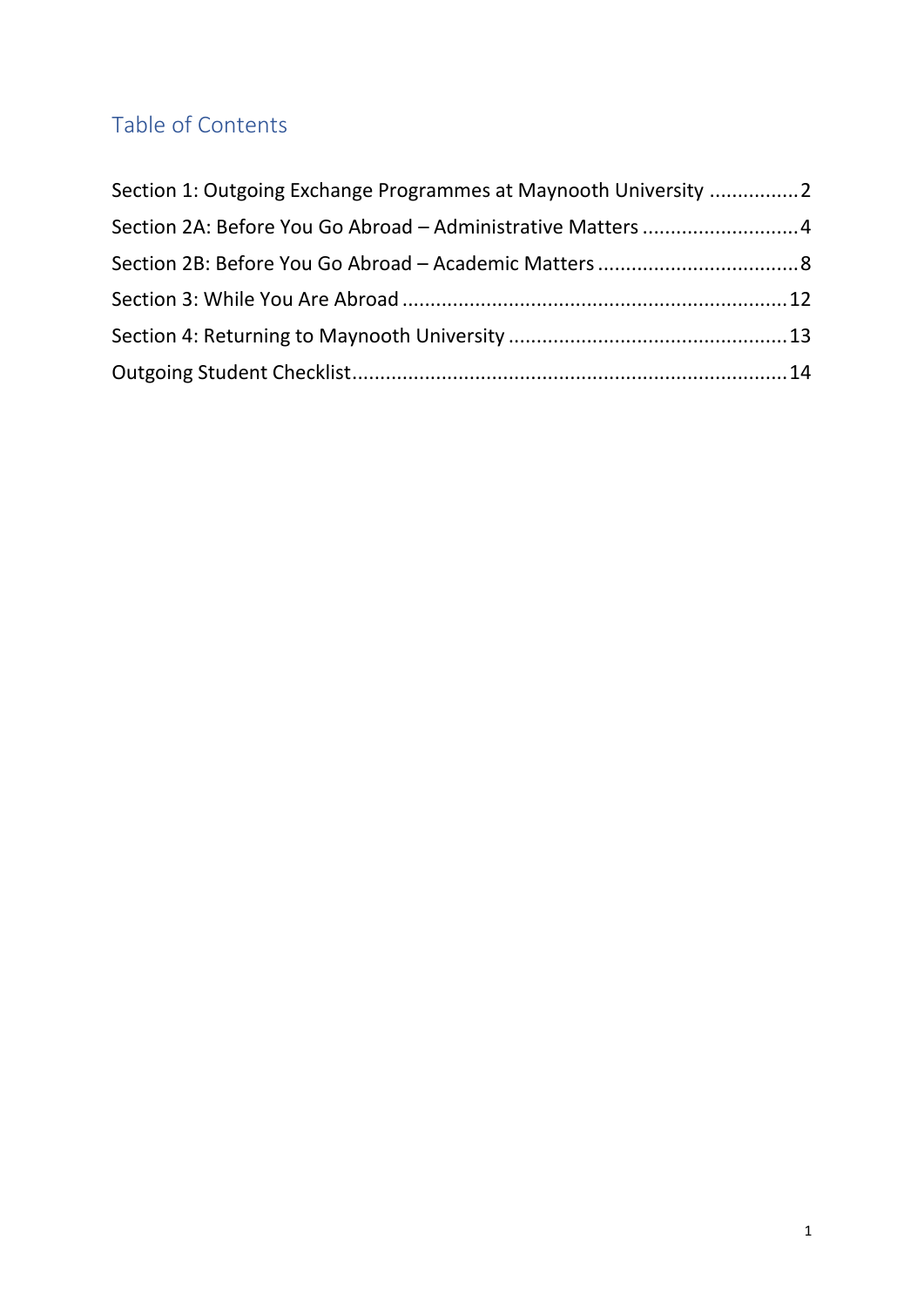## *The International Office*

The Maynooth University International Office supports over 1,300 students of different nationalities and cultures and facilitates the applications of international undergraduate and postgraduate students from outside of the European Union to study at the University.

We also encourage all current Maynooth University students to incorporate a study-abroad period into their degree programme. Our role is to advise you and guide you through the study-abroad process. We provide support before, during and after your mobility period.

# <span id="page-2-0"></span>Section 1: Outgoing Exchange Programmes at Maynooth University

#### *What student exchange programmes does Maynooth University offer?*

#### Erasmus+ Programme (within Europe)

The Erasmus+ programme is an EU-funded education programme designed to encourage students to enhance their university education by spending a period of study in another European Union member state, or member states of the European Economic Area (Iceland, Lichtenstein, Norway & Switzerland). To achieve this, the EU funds mobility between Maynooth University and partner universities with which it has established a formal Erasmus+ bilateral agreement. A list of our Erasmus+ partner universities can be found at: [European Partners | Maynooth University](about:blank)

#### Study Abroad Programme (outside Europe)

The Study Abroad programme gives students the opportunity to study at one of our partner universities located outside Europe. We have partner universities in Australia, Canada, China, Japan, South Korea, Singapore, the United States, and other countries. A full list of our partner universities outside of Europe can be found at: Non-European [Partners | Maynooth University](about:blank)

#### *When can I study abroad as part of my degree?*

Maynooth University students study abroad in one of two modes:

#### Add-on year

Undergraduate students on a 3-year track go abroad for a full year after they successfully complete their second year at Maynooth University. The year abroad is an additional year, extending the degree duration from three to four years, and, if passed successfully, it becomes an International Degree, e.g., BA International. It is not possible for students on a 3-year degree to go abroad for only one semester. After completing their year abroad, students return to Maynooth to go into their final year to finish their degree.

#### Integrated study-abroad period

Undergraduate students on a 4-year programme go abroad for one semester or a full year in their third year of study. As the integrated study-abroad period replaces a semester or year at Maynooth University, the modules studied abroad must match as closely as possible the Maynooth University curriculum and must be discussed in advance with your International Coordinator.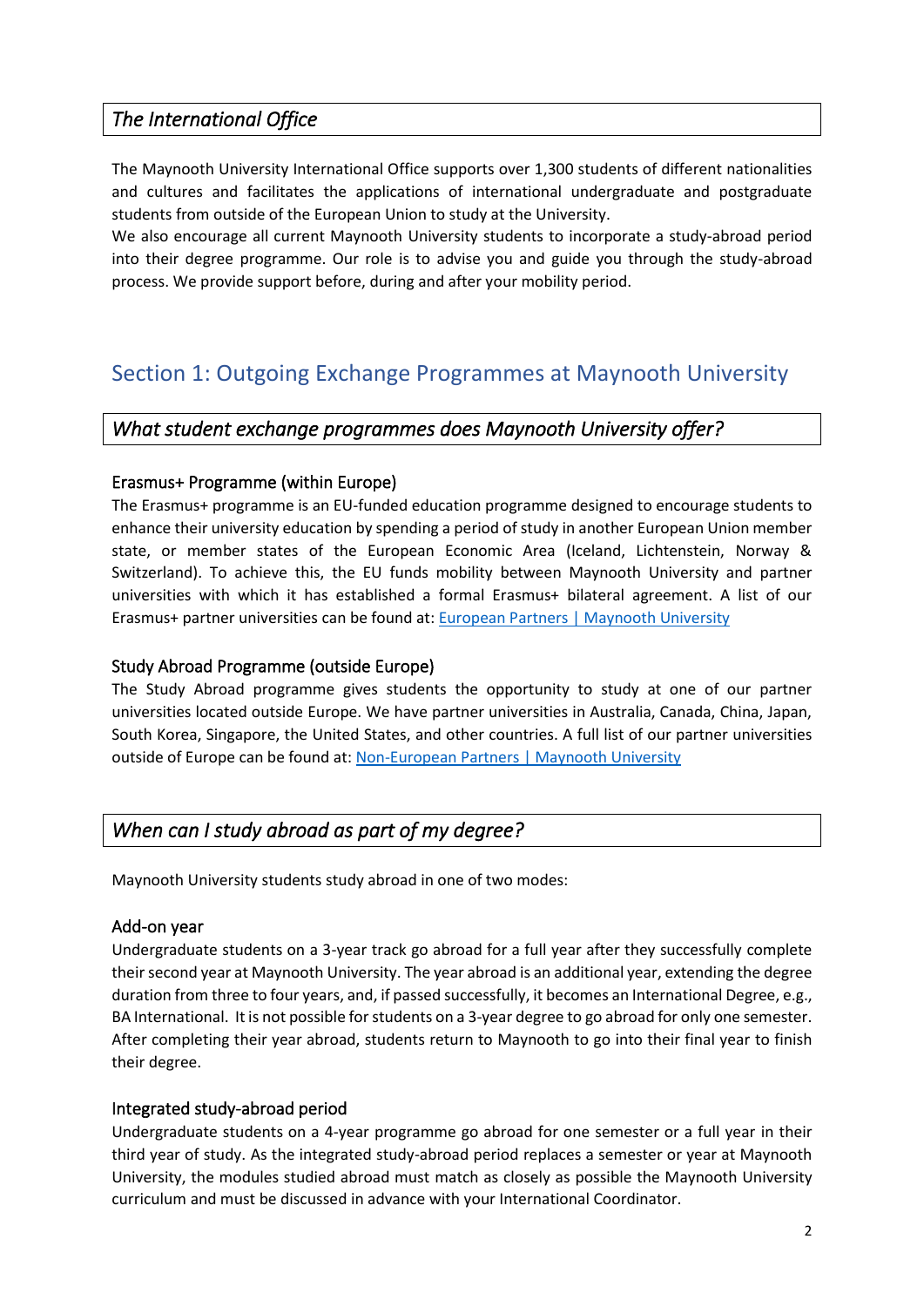The following programmes offer an optional integrated study-abroad period:

| Course                                          | <b>Erasmus/Study Abroad Period</b>                 |
|-------------------------------------------------|----------------------------------------------------|
| <b>BA International Finance &amp; Economics</b> | 3rd year for the full year or first semester       |
| <b>BEd Education (Primary Teaching)</b>         | 3rd Year in the first semester only                |
| <b>BSc Computer Science &amp; Software</b>      | 3rd Year for one semester or full year             |
| Engineering                                     |                                                    |
| <b>BSc General Science</b>                      | 3rd Year for one semester or full year             |
| <b>BSc Product Design</b>                       | 3rd Year in the second semester only               |
| <b>BSc Psychology</b>                           | 3rd Year in the second semester only               |
| <b>LLM International Business Law</b>           | 1 <sup>st</sup> Semester                           |
| <b>MA Creole</b>                                | 2 <sup>nd</sup> Year for one semester or full year |

## *Where can I study abroad?*

Maynooth University has partner universities around the world with bilateral agreements in place to enable the transfer of academic credits back to Maynooth University. Information about our partner universities can be found on [Our Global Partnerships](about:blank) listing. You can only apply to go to the partner universities listed. There are limited places available at each university. We will do our best to accommodate your first preference, or at least a choice you will be happy with, but this cannot be guaranteed.

It is your responsibility to thoroughly research where is most suitable for you to study abroad. When doing your research, you should consider courses/modules available, language of instruction, living costs, accommodation, transport links and the academic calendar. The most current and up-to-date information is available on the international section of the partner university website.

Each academic department at Maynooth University has an International Coordinator who is available to offer advice on study options abroad. You will find a list of International Coordinators on our website[: International Co-Ordinators | Maynooth University](about:blank)

The International Coordinators and the International Office can connect you with students who are currently on their year abroad. This is useful for tips and advice about your preferred destination. The [Erasmus Student Network](about:blank) (ESN), which is the biggest student association in Europe, run by students for students, is an excellent way to connect with other students and to obtain general information. The Maynooth branch of the society can be contacted at IESN - [MU Life Clubs & Societies.](about:blank)

The International Office holds an open day and information sessions in October/November which gives general information on the range of countries and partner universities you can study in. It is also an opportunity to speak to Maynooth University students who have returned from abroad and to exchange students from partner universities currently studying at Maynooth University.

Interested in studying abroad? Read on to find out all you need to know! The relevant information is organised in three parts: Before you go abroad; While you are away; and Before you return.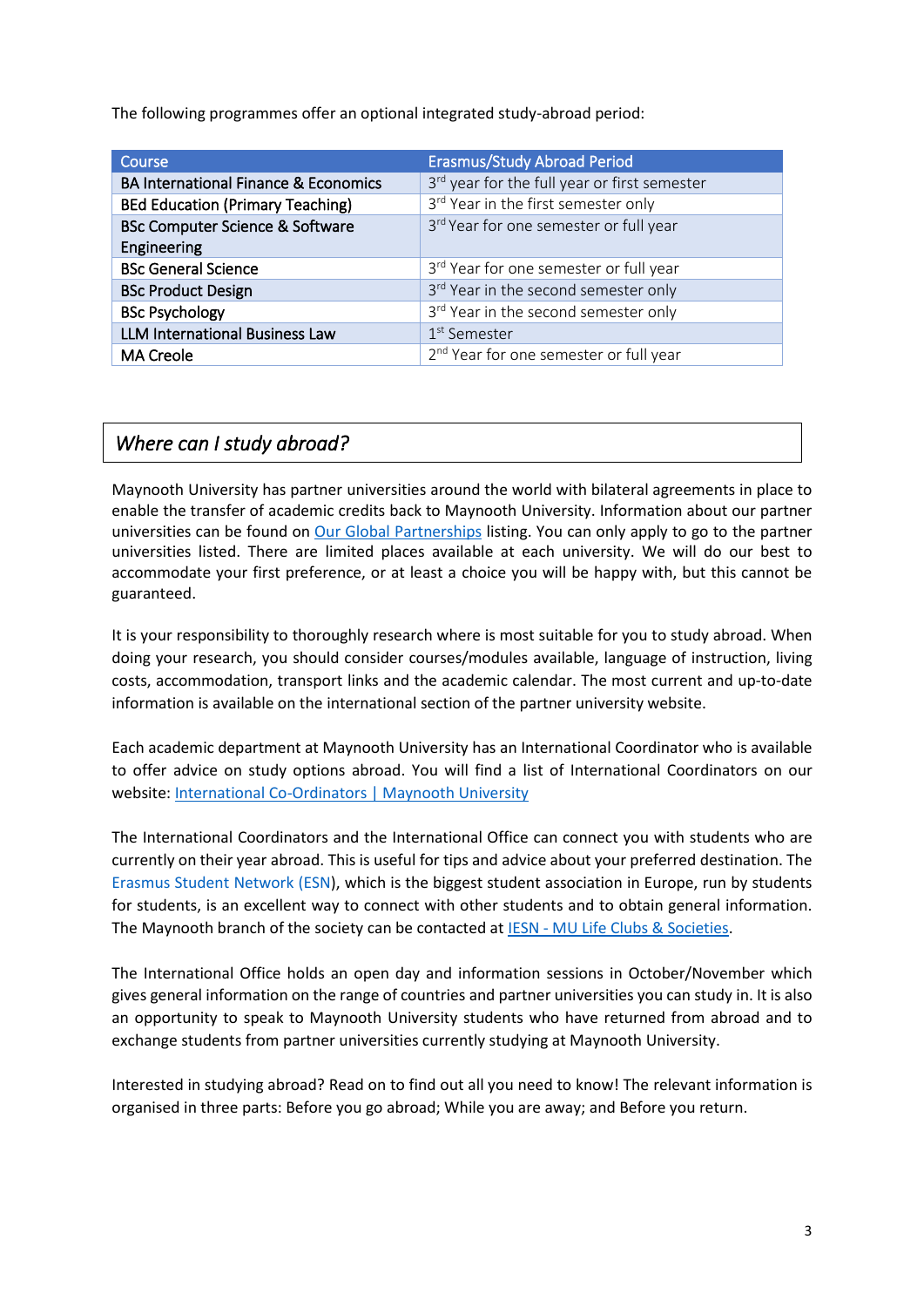# <span id="page-4-0"></span>Section 2A: Before You Go Abroad – Administrative Matters

The International Office and your International Coordinator will work together to support you through the stages of your Erasmus/Study Abroad exchange**. You also have a large role to play in this process.**  Please ensure that you regularly check the International Office website, Moodle and your MUmail account for updates, read carefully all of the information shared with you by the International Office, and complete the required steps in the process in a timely manner.

## *Where do I start?*

Now that you have explored where you would like to study abroad, you can enrol in Moodle course Study Abroad 2021/2022 and/or Erasmus Outgoing 2021/2022. You should then complete the Expression of Interest Form and submit it by the deadline. This is only an expression of interest and not an application. Places at partner universities cannot be guaranteed. You can select your top five universities on the Expression of Interest Form, and this will give you a better chance of securing one of your preferences. This is not a first-come first-served process - all Expression of Interest forms will be reviewed after the deadline.

## *What happens after I submit my Expression of Interest Form?*

The International Office acknowledges receipt of the Expression of Interest Form after the submission deadline. The International Office assesses each form after the deadline and allocates students to available places using the following criteria:

- Subject compatibility
- First year results
- Advice from the academic department (language, science and law students)
- Advice from the Access Office (if relevant)
- Personal circumstances (medical condition/disability/wanting to go with a friend, etc.)
- Number of places available at partner university
- Partner university academic criteria

In the case of Chinese Studies, study abroad places are allocated by the Head of Department and are based on first-year results. The International Coordinators for Languages and Law also allocate places. We do our best to accommodate students for one of their choices. Where this is not possible, we will contact you to discuss other options.

## *I have been allocated a place. What happens next?*

If you have been allocated a place at one of our partner universities, the International Office will email you to confirm this allocation and will officially nominate you to that partner institution. Please see the table below for answers to the most-commonly asked questions about this stage of the process.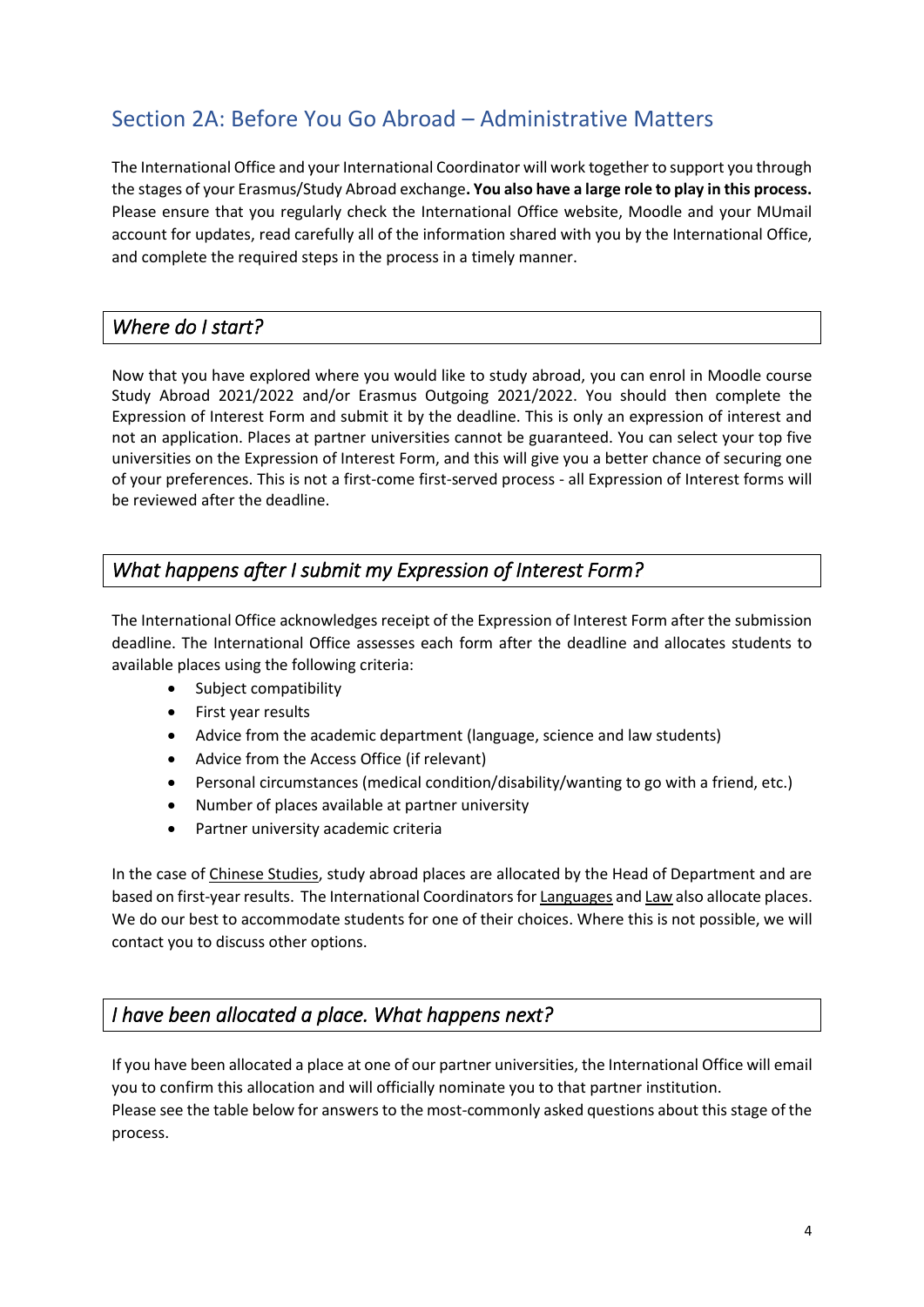|                             | <b>STUDY ABROAD PROGRAMME</b>                                    | <b>ERASMUS+ PROGRAMME</b>                                    |
|-----------------------------|------------------------------------------------------------------|--------------------------------------------------------------|
| When will I find out about  | It can take up to six weeks before                               | It can take up to ten weeks                                  |
| my Erasmus/Study abroad     | your nomination is confirmed.                                    | before your nomination is                                    |
| nomination?                 |                                                                  | confirmed.                                                   |
| What will be the next step? | The International Office will                                    | The International Office will                                |
|                             | complete the allocation process,                                 | complete the allocation process,                             |
|                             | confirm which partner university                                 | confirm which partner university                             |
|                             | you will be nominated to, and                                    | you will be nominated to, and                                |
|                             | proceed with the nomination                                      | proceed with the nomination                                  |
|                             | process at the Host University.                                  | process at the Host University.                              |
| Where can I find more       | Host University website including                                | Host University website including                            |
| information about my Host   | course/module listing and                                        | course/module listing and                                    |
| University?                 | international office section.                                    | international office section.                                |
|                             | MU Academic Coordinator                                          | MU Academic Coordinator                                      |
|                             | MU students who went abroad                                      | MU students who went abroad                                  |
|                             | Incoming Study Abroad students                                   | Incoming Erasmus students                                    |
|                             |                                                                  | <b>ESN Society</b>                                           |
| Do I have to apply to my    | Yes, you will be required to                                     | Yes, you will be required to                                 |
| Host University?            | follow instructions from your                                    | follow instructions from your                                |
|                             | Host University, which will be                                   | Host University, which will be                               |
|                             | sent to your MUmail. You will be                                 | sent to your MUmail. You will be                             |
|                             | required to submit an                                            | required to submit an                                        |
|                             | application, which does not                                      | application, which does not                                  |
|                             | guarantee admission. It can take                                 | guarantee admission. It can take                             |
|                             | a couple of months before you                                    | a couple of months before you                                |
|                             | get confirmation of acceptance                                   | get confirmation of acceptance                               |
| What information is         | from the Host University.<br>Every institution is different, but | from the Host University.<br>Every institution is different, |
| required for my application | you may need to provide                                          | some require basic information,                              |
| to the Host University?     | evidence of a valid passport. You                                | some will ask for a motivation                               |
|                             | may also be required to submit                                   | letter, CV, study plan, transcript                           |
|                             | your CV, study plan, transcript of                               | of records from Maynooth,                                    |
|                             | records from Maynooth                                            | recommendation letter, etc.                                  |
|                             | University, etc.                                                 |                                                              |
| Do I have to look for my    | Most universities will offer on-                                 | Most universities will offer on-                             |
| own accommodation?          | campus accommodation. In                                         | campus accommodation (usually                                |
|                             | some cases, it is compulsory that                                | on first-come first-served basis)                            |
|                             | you stay on campus. The on-                                      | or help with finding off-campus                              |
|                             | campus accommodation usually                                     | accommodation. Occasionally, a                               |
|                             | comes with a choice of meal                                      | partner university does not offer                            |
|                             | plans. In some cases, it is                                      | any help in this regard and the                              |
|                             | compulsory to purchase at least                                  | student is expected to source                                |
|                             | the basic meal plan.                                             | their own accommodation. The                                 |
|                             |                                                                  | Maynooth University                                          |
|                             |                                                                  | International Office is not                                  |
|                             |                                                                  | responsible for sourcing your                                |
|                             |                                                                  | accommodation abroad and                                     |
|                             |                                                                  | cannot provide advice about                                  |
|                             |                                                                  | accommodation options abroad.                                |
| How much will it cost to go | This depends on where you will                                   | This depends on where you will                               |
| abroad?                     | go and your interests, etc. Some                                 | go and your interests, etc. Some                             |
|                             | students do a lot of travelling                                  | students do a lot of travelling                              |
|                             | when abroad, some go out a lot,                                  | when abroad, some go out a lot,                              |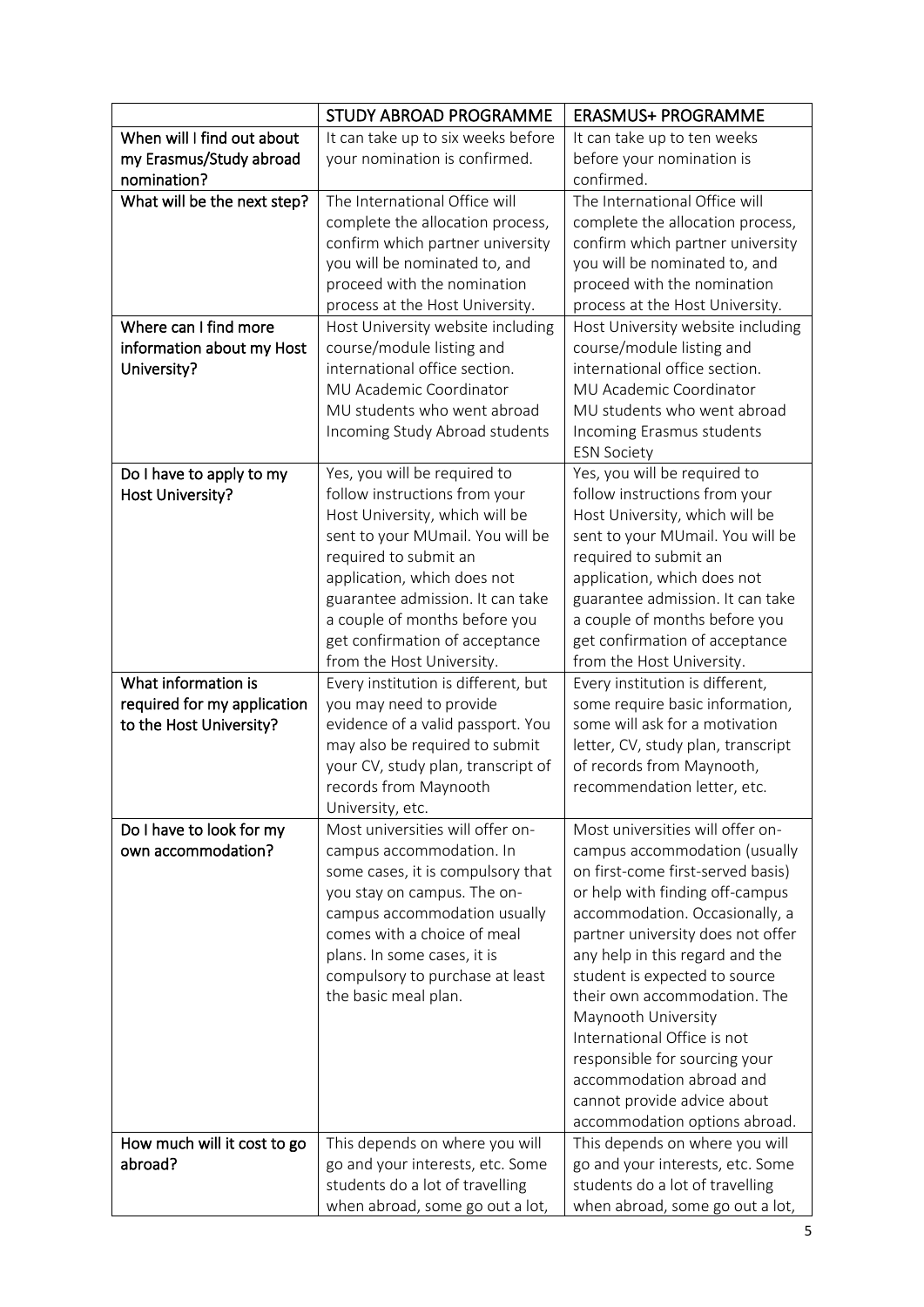|                                 | etc. You will need to factor in at   | etc. You will need to factor in at   |
|---------------------------------|--------------------------------------|--------------------------------------|
|                                 | least the following:                 | least the following:                 |
|                                 | - Flights                            | - Flights                            |
|                                 | - Accommodation                      | - Accommodation                      |
|                                 | - Cost of living                     | - Cost of living                     |
|                                 | - Emergency fund                     | - Emergency fund                     |
|                                 | https://www.numbeo.com/cost-         | https://www.numbeo.com/cost-         |
|                                 | of-living/                           | of-living/                           |
| Is any funding available to     | Unfortunately, there is no           | Yes, students receive an             |
| me?                             | funding available.                   | Erasmus+ mobility allowance          |
| Do I have to pay tuition        | You need to pay the normal fee       | You need to pay the normal fee       |
| fees to Maynooth and/or         | or student contribution and          | or student contribution and          |
| my Host University?             | student levy to MU.                  | student levy to MU.                  |
|                                 |                                      |                                      |
|                                 | You do not pay tuition fees to       | You do not pay tuition fees to       |
|                                 | your Host University.                | your Host University.                |
| Do I register as an MU          | Yes, you must be a registered        | Yes, you must be a registered        |
| student for my year             | student of MU before you             | student of MU before you             |
| abroad?                         | commence your year abroad.           | commence your year abroad.           |
|                                 | Therefore, you must fully            | Therefore, you must fully            |
|                                 | complete the registration            | complete the registration            |
|                                 | process BEFORE you travel.           | process BEFORE you travel.           |
|                                 | If you are not registered at MU,     | If you are not registered at MU,     |
|                                 | you cannot earn credits abroad       | you cannot earn credits abroad       |
|                                 | or receive financial support         | or receive financial support         |
|                                 | through SUSI.                        | through Erasmus or SUSI.             |
| I qualify for SUSI. Can I still | Yes, you will still qualify for SUSI | Yes, you will still qualify for SUSI |
| receive SUSI when I go          | when you go abroad. Please           | when you go abroad. Please           |
| abroad?                         | contact SUSI directly if you have    | contact SUSI directly if you have    |
|                                 | any questions.                       | any questions.                       |
| What do I need to know          | At least the following:              | At least the following:              |
| before I book my flights?       | Semester start and end dates;        | Semester start and end dates;        |
|                                 | Exam and holiday periods;            | Exam and holiday periods;            |
|                                 | Orientation dates;                   | Orientation dates;                   |
|                                 | Dates of preparatory language        | Dates of preparatory language        |
|                                 | programmes (if applicable) and       | programmes (if applicable) and       |
|                                 | cost of these;                       | cost of these;                       |
|                                 | Procedures and information           | Procedures and information           |
|                                 | regarding registration and           | regarding registration and           |
|                                 | booking accommodation.               | booking accommodation.               |
| Who should I inform if I        | If you have a disability, an         | If you have a disability, an         |
| have a disability, a medical    | existing medical condition and/or    | existing medical condition and/or    |
| condition and/or receive        | receive learning supports, you       | receive learning supports, you       |
| learning supports from the      | should contact the Access Office.    | should contact the Access Office     |
| <b>Access Office?</b>           | You will need to provide a letter    | You will need to provide a letter    |
|                                 | from your doctor or consultant       | from your doctor or consultant       |
|                                 | stating the nature of your           | stating the nature of your           |
|                                 | condition and any specific           | condition and any specific           |
|                                 | requirements you may have            | requirements you may have            |
|                                 | while abroad.                        | while abroad.                        |
| Are there any other             | Be sure to check if you need         | Many university offices in Europe    |
| important things I need to      | vaccinations for your destination    | close in August.                     |
| know?                           | www.tmb.ie. Some vaccinations        | Your Host University may have        |
|                                 | require a few booster shots so       | several campuses. Make sure to       |
|                                 |                                      |                                      |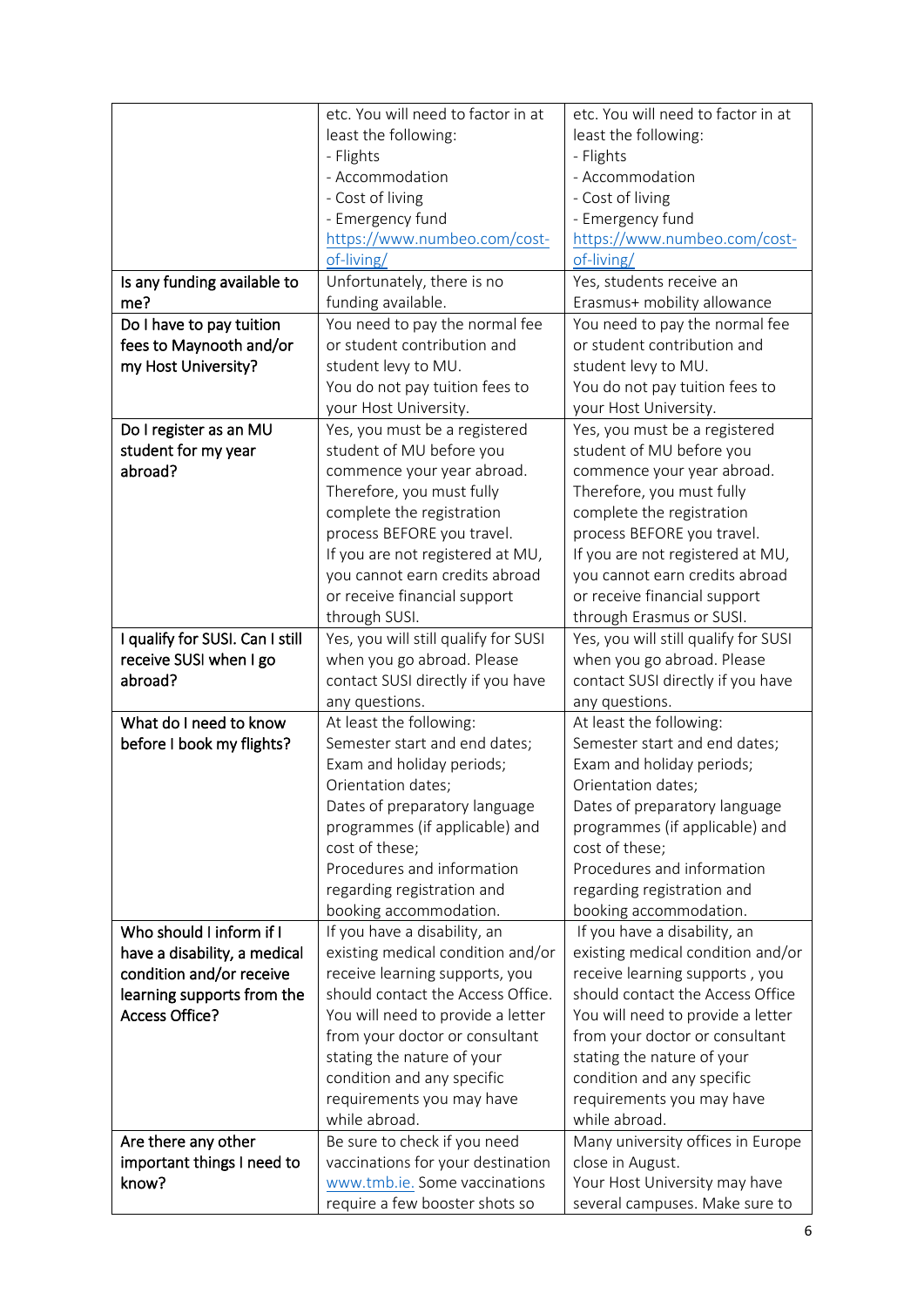| ensure you allow enough time<br>for this before departure.<br>It is your responsibility to check<br>the requirements and apply for<br>the relevant visa for your host<br>country. | find out which campus you are<br>going to be studying at before<br>booking accommodation.<br>Even though you do not pay<br>tuition fees to your Host<br>University, there may be some<br>charges, e.g., in Germany<br>students must buy what is called<br>a 'semester ticket', which<br>normally includes all public |
|-----------------------------------------------------------------------------------------------------------------------------------------------------------------------------------|----------------------------------------------------------------------------------------------------------------------------------------------------------------------------------------------------------------------------------------------------------------------------------------------------------------------|
|                                                                                                                                                                                   | transport, library fees, etc.                                                                                                                                                                                                                                                                                        |

#### Note:

The International Office will hold post-nomination information sessions and pre-departure orientation in late Spring. It is compulsory for all outgoing students to attend. The post-nomination sessions will explain next steps in the process and your responsibilities. The orientation will cover information you will need to be aware of before and during your time abroad, including mandatory paperwork to be submitted prior to your departure and important health and safety information.

## *Do I need travel and/or health insurance?*

Maynooth University provides Emergency Travel Insurance, which will cover personal liability, repatriation, and medical emergencies, provided you are resident in Ireland, have completed your registration as an MU student, and submitted the required documentation prior to travelling.

#### **Travelling to Europe**

If you are an EU/EEA national travelling to the European Economic Area (EEA) or Switzerland, you are entitled to receive emergency medical care should you become ill or have an accident.

You must have a valid European Health Insurance Card (EHIC) before you travel. You can apply for this card a[t Apply for an EHIC in Ireland -](https://www2.hse.ie/services/ehic/ehic.html) HSE.ie and you will be required to confirm that you have obtained the card in advance of your departure. This card entitles you to free accident and emergency treatment in EU countries. The card does NOT cover all medical expenses and is not a substitute for travel or private medical insurance. Please consult the EHIC website for further information on medical cover in your host country.

As the EHIC only covers emergency medical care, we strongly recommend that you take out additional private medical and travel insurance to cover you during your period abroad. Some of our partner universities will ask you to purchase their own insurance (mainly in Spain).

#### **Travelling outside of Europe**

As part of your visa application to North America, you will be required to purchase health insurance. Most universities in North America will require that you purchase their health insurance plan, which will satisfy the visa requirements.

Universities in China will require that all students purchase local health insurance upon arrival, which is not expensive. We also recommend that you purchase your own personal travel insurance.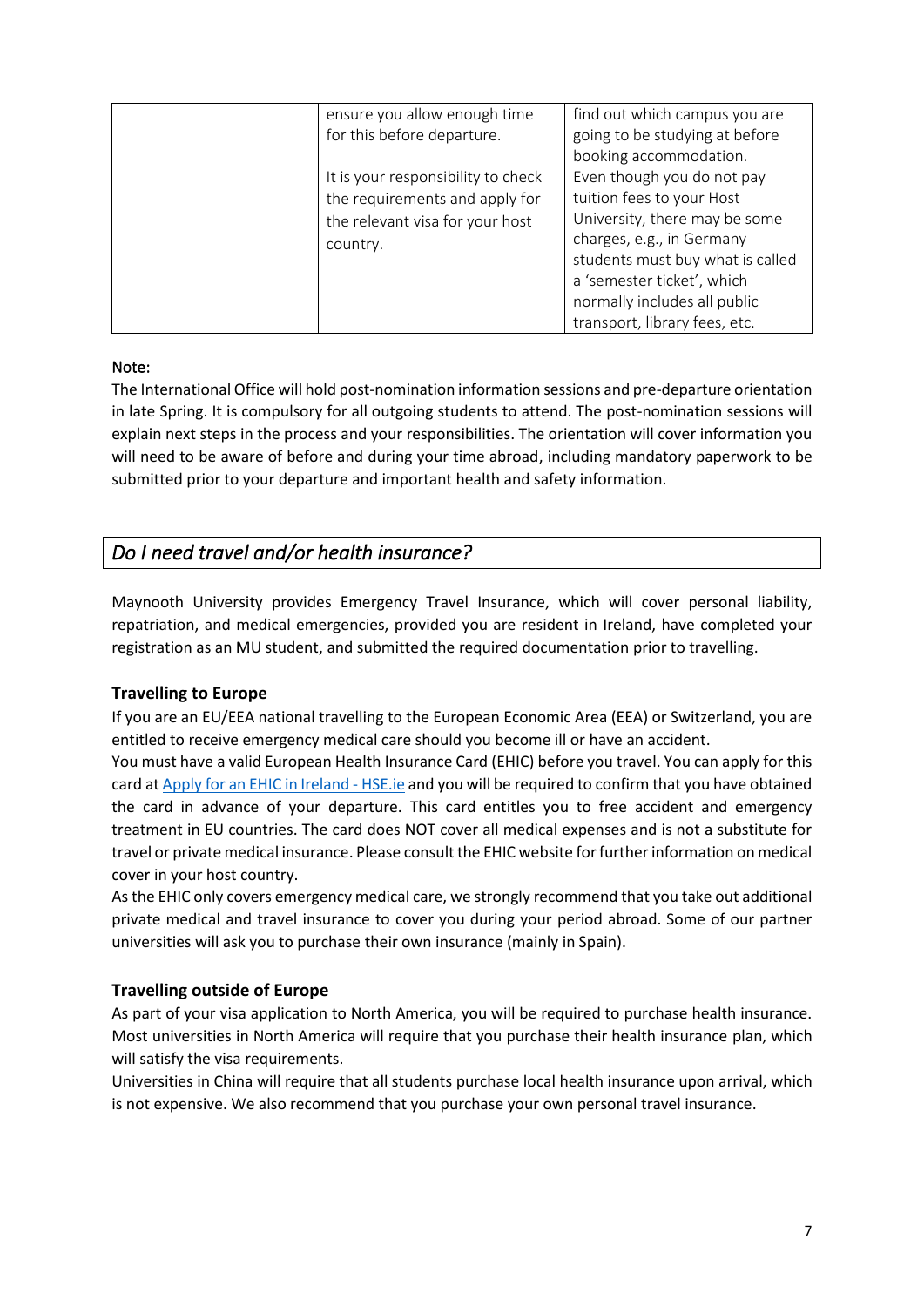## *How do I obtain the Erasmus+ allowance?*

You do not need to apply separately for the Erasmus+ allowance. The MU International Office will award the allowance if you submit all the required paperwork (including a Grant Agreement, which the International Office will ask you to complete before you travel, and a Certificate of Arrival, which you must have completed by the International Office at your Host University once you arrive). Please note that you must spend at least three months abroad to qualify for Erasmus+ funding. The allowance is not means tested and does not affect entitlement to other grants such as SUSI. The monthly allowance amount is €300 to €350 depending on the host country.

The Erasmus+ allowance is paid in three instalments (December, May, and July/August) by bank transfer. The amounts paid are subject to annual review by the Higher Education Authority. Details of current monthly amounts are available here. Prior to your departure, the International Office will explain how and when to complete the required forms to ensure you receive the payment.

**Please note that if you do not complete Registration at Maynooth University or submit the required paperwork to the International Office, your Erasmus+ allowance will not be paid.** 

# <span id="page-8-0"></span>Section 2B: Before You Go Abroad – Academic Matters

## *What modules should I study at my Host University?*

You need to be very clear about what is going to be required of you while you are at your Host University, in terms of choice of modules, attendance requirements, submission of written or practical work, projects and passing of exams. Please bear in mind that methods of teaching, learning and assessment at the Host University may differ in several ways from those with which you are familiar. Module information is usually made available on the host university website following the nomination process or you can contact the international office at the host university to request a list of available modules.

Every outgoing student is required to register for the equivalent of 30 ECTS credits per semester at the Host University. Credits must be approved in advance by your International Academic Coordinator at Maynooth University.

- BA, BCL and BBS students must register for 60 ECTS and pass 45 ECTS to successfully pass the year abroad and obtain the International degree.
- LLB students are required to register for and successfully pass 30 ECTS per semester in modules equivalent to those ordinarily studied at Maynooth University.
- BSc students must register for and successfully pass 30 ECTS if studying abroad for one semester and 60 ECTS if studying for a full year abroad. All credits must be approved by your International Academic Coordinator at Maynooth University.

**It is your responsibility to ensure that you obtain approval for, register for, and successfully pass the required number of credits for your degree programme at Maynooth University. Failure to do so may result in you failing the semester/year abroad.** 

*What is a Learning Agreement and how do I complete it?* 

The Learning Agreement is an important Erasmus document as it is the contract of study agreed by the student, the MU International Academic Coordinator and the Host University. It lists the modules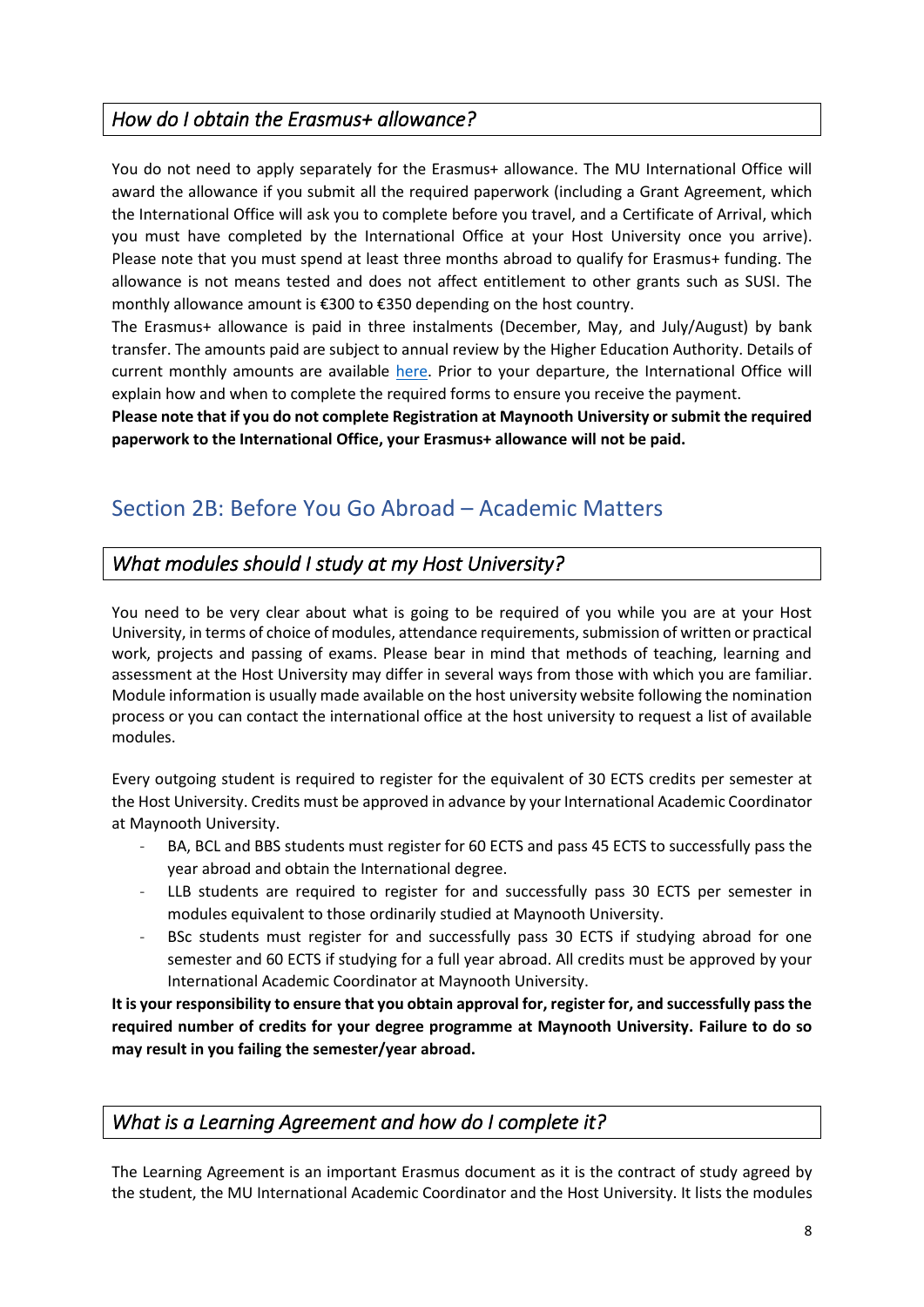you intend to study and the related ECTS. The Learning Agreement must be signed by you, your MU International Academic Coordinator and the coordinator at your Host University **before** the start of the study exchange. **It is your responsibility to ensure that your Learning Agreement is fully completed and signed before departure.**

If you are participating in the Study Abroad programme (outside Europe), you do not complete a Learning Agreement form, as that is specific to the Erasmus programme. You will still agree a study programme with your MU International Academic Coordinator and Host University.

How do I complete the Online Learning Agreement (OLA)?

**Step 1:** Log on to th[e OLA Platform](https://learning-agreement.eu/) with your MU account and complete all sections of the agreement with provisional modules - refer to The Guide to Completing Your OLA for instructions.

**Step 2:** Submit the agreement for signing to your International Academic Coordinator. If the agreement is not signed you will be notified by email and should discuss with your International Coordinator and make the recommend changes and resubmit for signing.

**Step3:** When the agreement is signed by your International Academic Coordinator the agreement will automatically go to your Host University for signing and you will be notified by email when it has been signed by all parties.

**Step 4**: On arrival at your Host University, contact your International Coordinator and reconfirm your module selection and exam arrangements, etc. If you need to make any changes to your modules, you must update the agreement and resubmit for signing.

## *Do I need to register at Maynooth University if I will be studying abroad?*

The Erasmus+ and Study Abroad programmes are based on bilateral partnership agreements. To participate and to enable transfer of credits back to Maynooth University, you must register at both Maynooth University and your Host University.

You must register at Maynooth University before you travel abroad. You will be informed about the online registration procedure by Records & Registration Office via MUmail. Please ensure that you register by the deadline. Late registration charges will apply. For any queries about registration, please email records.office@mu.ie

**If you do not register at Maynooth University before you travel, you will not be permitted to participate in the Erasmus+ or Study Abroad programme.** 

Further consequences of not registering include:

- You will not earn credits.
- You will not be covered by the MU travel insurance policy.
- You may not be entitled to live in the host country (depending on citizenship) or to live in university accommodation.
- You will not receive Erasmus financial support.
- You will not receive SUSI grants.

## *What happens if I need to resit examinations at the end of Year 2?*

To register for your year abroad, you must have achieved a certain result in the Summer exams at the end of Year 2.

**Please note the following policy regarding resit examinations in second year:**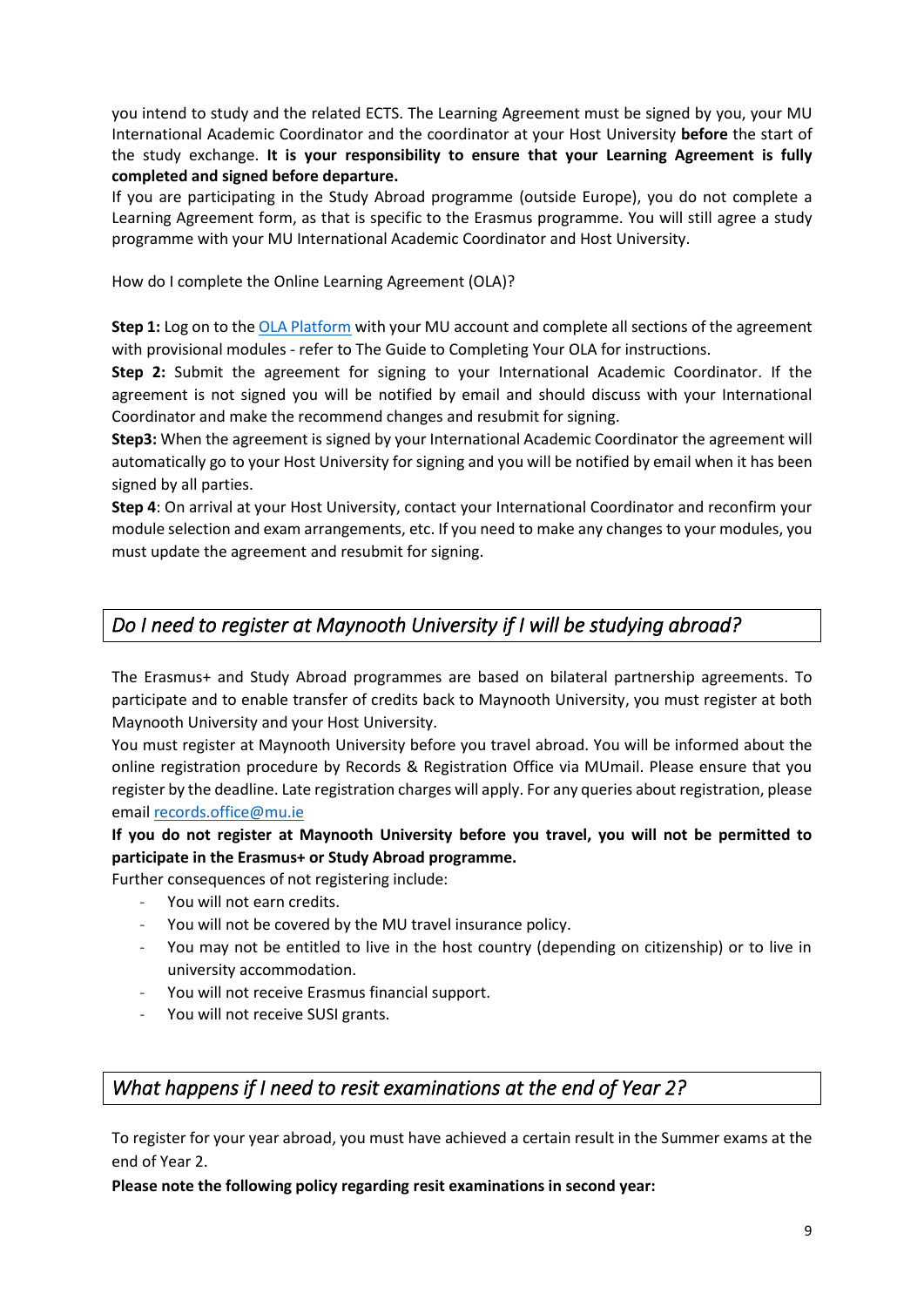Students planning to study abroad are expected to pass the preceding year of study AND register for the study abroad semester/year BEFORE commencing study abroad. The implications for each result following the Summer exams at the end of Year 2 are shown below:

| <b>Annual result after Summer</b><br>examinations at the end of Year 2 | <b>Implications</b>                                             |
|------------------------------------------------------------------------|-----------------------------------------------------------------|
| Progress, or                                                           | You should register for the year abroad in the special          |
| <b>Restricted Compensation</b>                                         | registration period in August. Please follow the registration   |
|                                                                        | details sent to your Mumail address in August.                  |
|                                                                        |                                                                 |
| <b>Restricted Deficit or Restricted</b>                                | You may progress to study abroad and will need to address       |
| Progression                                                            | the deficit on your return.                                     |
|                                                                        | You are advised to take the Autumn resits to address the        |
|                                                                        | deficit, but your permission to study abroad is not dependent   |
|                                                                        | on these resits.                                                |
|                                                                        | You should register for the year abroad in the special          |
|                                                                        | registration period in August. Please follow the registration   |
|                                                                        | details sent to your Mumail address in August.                  |
|                                                                        |                                                                 |
|                                                                        | On your return you will need to register for additional credits |
|                                                                        | in final year to remediate the credit deficit from Year 2.      |
|                                                                        | These credits must be made up for you to graduate.              |
|                                                                        |                                                                 |
| Restricted No Progression, or<br>Not Progress                          | You may not progress to study abroad.                           |
|                                                                        | You are advised to take the Autumn resits to improve your       |
|                                                                        | result.                                                         |
|                                                                        |                                                                 |
|                                                                        | However, you may not register to study abroad, or take up       |
|                                                                        | your place abroad, until the resit results are published.       |
|                                                                        | This may delay the start of the time abroad and may, in some    |
|                                                                        | cases, make it impossible to complete the study abroad.         |
|                                                                        |                                                                 |

**Please note that if you intend to study in Australia, the United States, or the Netherlands you will not be able to do Autumn resits, as the results will be posted after the date you would be expected to start your studies at your Host University.** 

#### **NOTE TO ALL STUDENTS:**

Please also familiarise yourself with the information on the Registry webpage under the tab [Maynooth](https://www.maynoothuniversity.ie/registry/registry-policy-office/third-year-students-2020-2021)  [University: Year Abroad Student Information.](https://www.maynoothuniversity.ie/registry/registry-policy-office/third-year-students-2020-2021)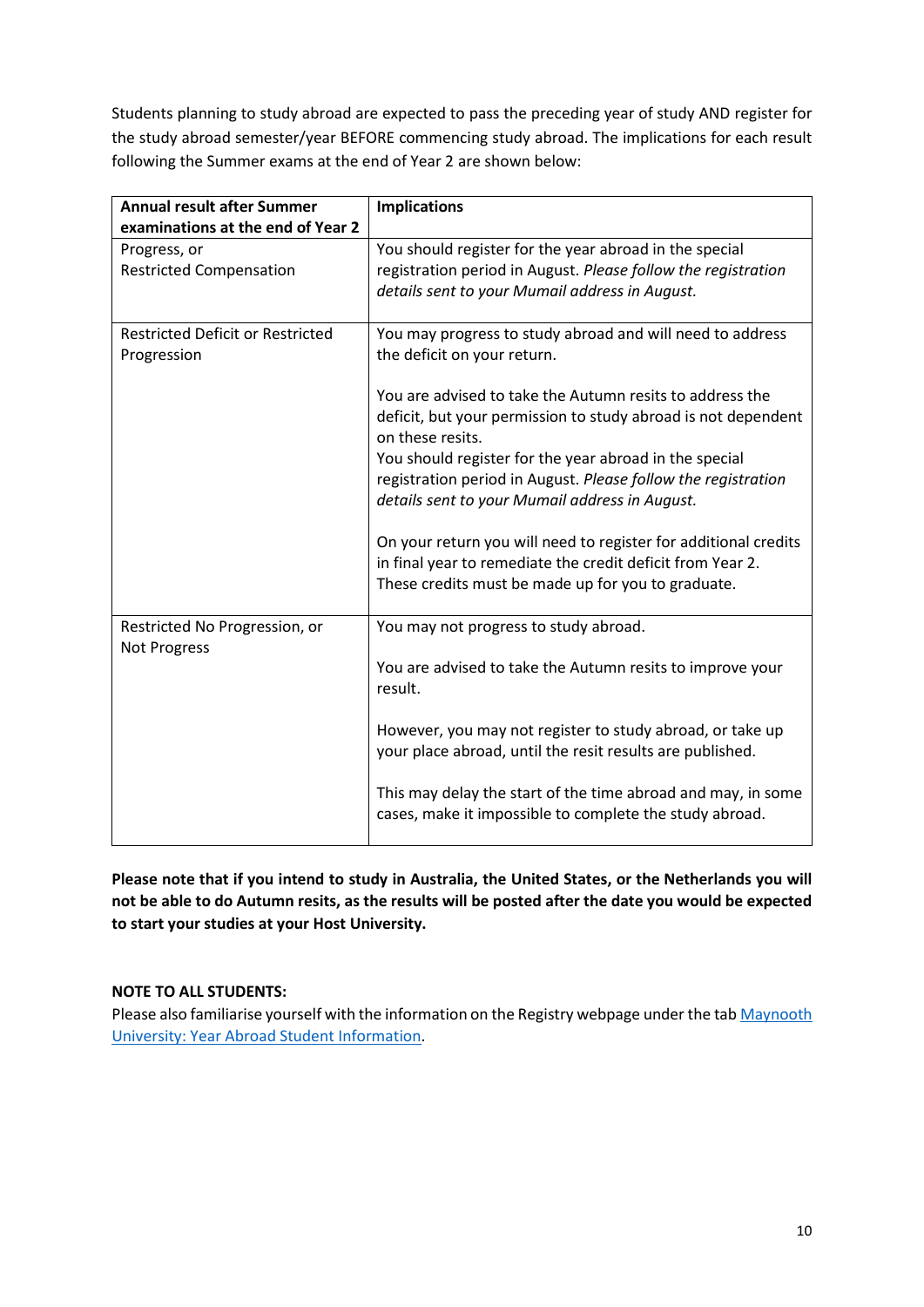#### **Summary of Pre-Departure Steps to be Completed**

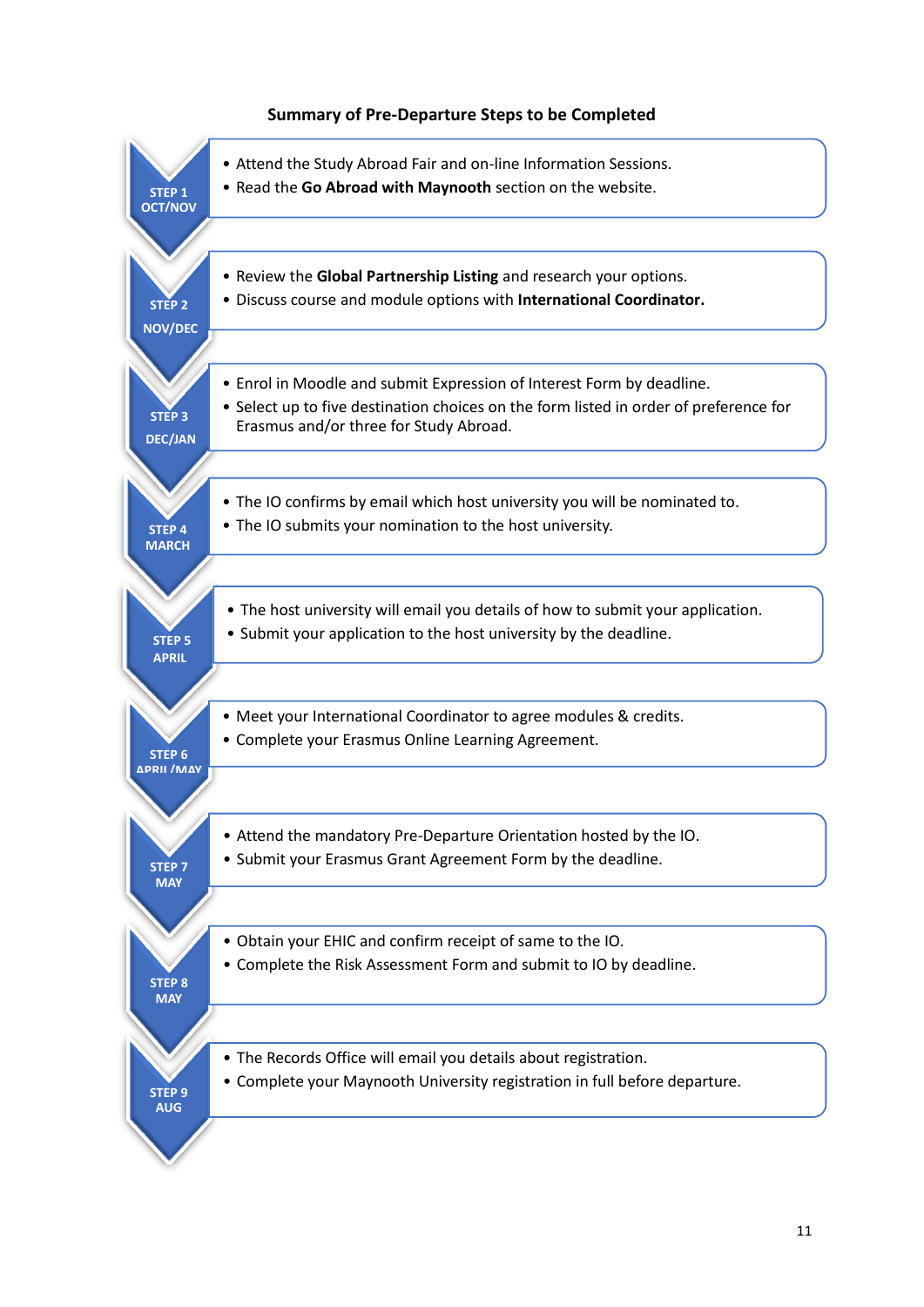## <span id="page-12-0"></span>*Do I need to register at my Host University?*

You are required to register at Maynooth University **and** your Host University. If you do not register at your Host University, you will not be able to complete your modules or avail of student/academic supports. Crucially, you will not be able to obtain credits to transfer back to Maynooth University.

## *What else do I need to do when I arrive at my Host University?*

Attend the Orientation and Arrival sessions organised by the International Office and/or academic departments to familiarise yourself with student and academic life.

Contact your host International Coordinator to finalise your programme of study and your timetable. You must inform your MU International Academic Coordinator about any proposed changes.

If you are on Erasmus, you will need to have the Certificate of Arrival form completed and signed by the Host International Office. Please return it to the MU International Office as soon as possible.

#### *What supports are available to me while I am abroad?*

If you require support while abroad, we recommend that you first contact the International Office at your Host University. They will be able to advise you about the various supports available. Please remember that while you are studying abroad, you are a registered student of Maynooth University. The International Office is here to support you throughout your time broad. Keep in touch with us, and please do not hesitate to contact us if you have questions or require support. Please find below a list of supports available to you during your time abroad:

#### At Maynooth University:

[International Office](about:blank) [Your International Academic Coordinator](about:blank) [Student Services](about:blank) [Access Office](about:blank) [Health and Safety Office](about:blank) [Records & Registration](about:blank) Office [Fees Office](about:blank)

#### **In your Host University/Country:**

International Office Academic Coordinator Accommodation Office (if relevant) Student Support Services (if available) Erasmus Student Network (if available) Irish Embassy/Consulate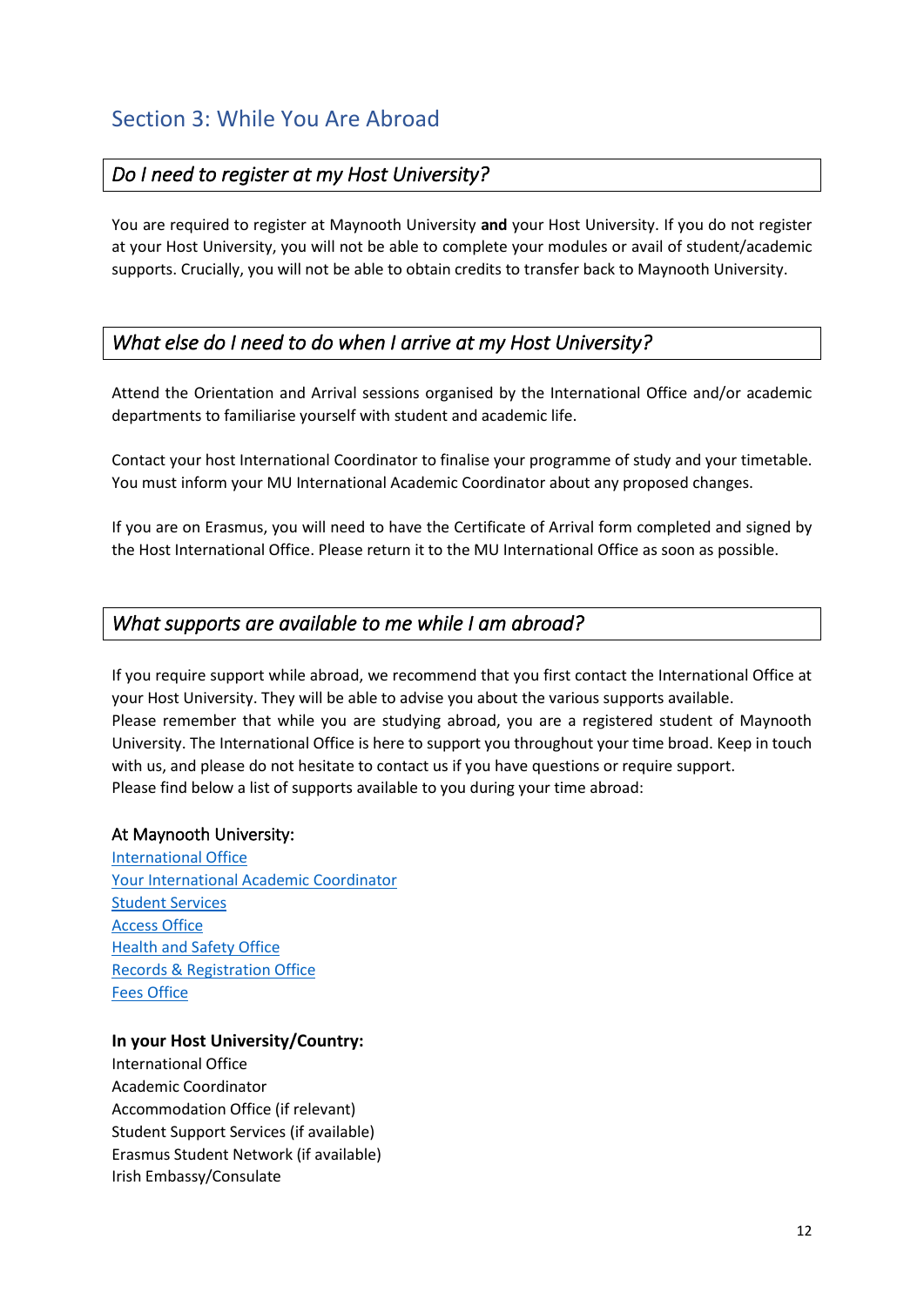## <span id="page-13-0"></span>Section 4: Returning to Maynooth University

## *Do I need to obtain any paperwork at the end of my time abroad?*

If you are on the Erasmus+ programme, you will need to have the Certificate of Departure form completed and signed by your Host International Office. Please return it to the Maynooth University International Office as soon as possible after you complete your semester/year abroad.

You will also need to complete the Online Erasmus Survey, details of which will be sent to you by email by the EU Commission.

## *How do I get confirmation of my credits and my exam results?*

Your host university will issue a Transcript of Results. It is your responsibility to find out whether the host university will issue the Transcript of Records to the Maynooth University International Office or directly to you (in which case you must ensure that the MU International Office receives your Transcript of Results in time for your results to be considered by the relevant Exam Board (see below). If the International Office does not receive your results on time, there may be delays in accrediting your year abroad.

## *How are my studies abroad recognised by Maynooth University?*

#### **Students doing an add-on year**

The Exam Board will meet in mid-October and your year Erasmus/Study Abroad results will be published online on your Student Web shortly after the Exam Board meeting. You will be able to register online for your final year in September as normal.

#### **Students doing an integrated semester/year abroad**

The Exam Board will meet in early September and your Erasmus/Study Abroad results will be published online on your Student Web shortly after the Exam Board meeting. You will not be able to register online until your study abroad results are published.

#### **All students going abroad in 2021/22**

Please also familiarise yourself with the information on the Registry webpage under the tab Maynooth [University: Year Abroad Student Information.](https://www.maynoothuniversity.ie/registry/registry-policy-office/third-year-students-2020-2021)